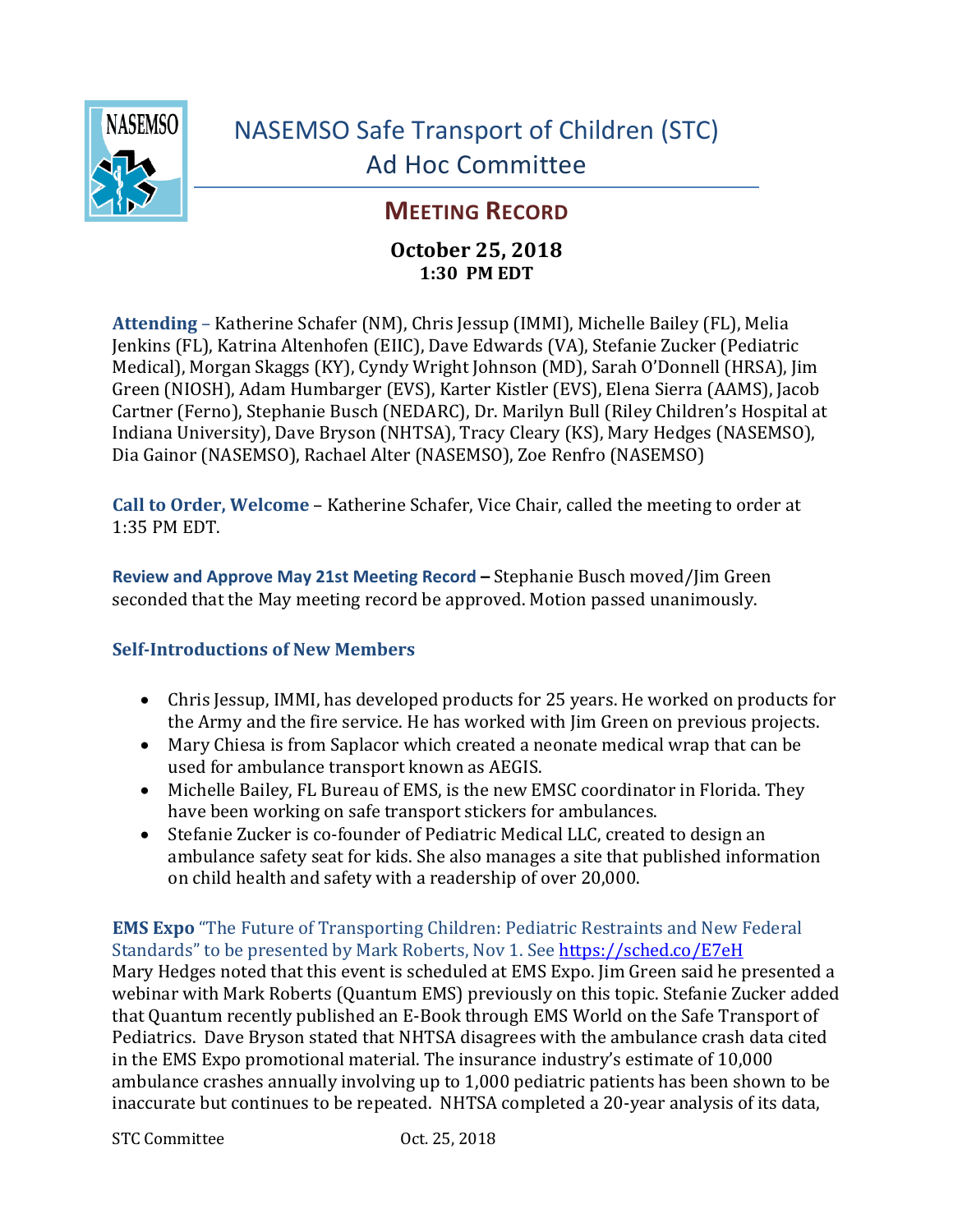from 1992 to 2011, showing there were an estimated average of 4,500 ground ambulance crashes annually, 34% resulting in injury, with an average of 33 people killed per year and 2600 injured annually (which includes occupants of other vehicles and pedestrians). Dave noted there is definitely an exposure issue for children riding in ambulances, as 747,000 pediatrics (ages 12 and under) are transported annually by ambulance. Of 704 occupants involved in fatal ambulance crashes, only one fatality was a juvenile under 16 years old. Katherine suggested that Mary distribute the link to this data which is posted on the NASEMSO website. Stefanie Zucker questioned the data in light of the data from the EMS Assessment completed a few years ago by NASEMSO. Katherine suggested adding this as an agenda item for the next meeting.

Action: 

- 1) Mary Hedges to send link to NHTSA ambulance crash data.
- 2) Place ambulance crash data report/presentation on next month's agenda.

**Update of Product Spreadsheet** – Stephanie Busch, one of the primary authors of the pediatric transport product spreadsheet, reminded members that it was to be updated annually, and it is time to do so. Katherine Schafer has offered to engage her intern in contacting those on the spreadsheet to update information. Several members (Tracy Cleary, Cyndy Wright Johnson) indicated how valuable this resource has been as they provide training and information to EMS providers on safe transport practices. Stephanie emphasized that the purpose of the spreadsheet was to consolidate information for EMS providers and in no way did it signify an endorsement of any products. Some members (Dr. Bull, Cyndy Wright Johnson) requested that the notice and disclaimer at the top of the spreadsheet be enlarged and a cover page added with this information.

Action:

1) Mary Hedges to send Stephanie Busch's and Katherine Schafer's contact information to Committee members requesting updated product information (from manufacturers) and seeking volunteers to assist with update.

2) Katherine Schafer and Stephanie Busch to update spreadsheet and add cover page with notice and disclaimer.

**Safe Transport Education** - Stephanie Busch explained that she has heard from EMS educators who are making poor recommendations based on misinterpretation of the NASEMSO Interim Guidance. She asked for volunteers who were interested in helping to develop a safe transport of children training template. Tracy Cleary commented that she has a template. Katherine asked this be put on the next agenda to be reviewed at the next meeting. Dr. Bull said she has a 4-hour training she developed for NHTSA.

Action:

1) Tracy Cleary to share training template at next month's meeting.

**Safe Transport Product Showcase at Annual Meeting (Hexagon event)** – Mary asked if a product showcase would be of interest at the Hexagon event held at the NASEMSO Annual Meeting, May 13-16, 2019. The companies who have pediatric transport devices would be